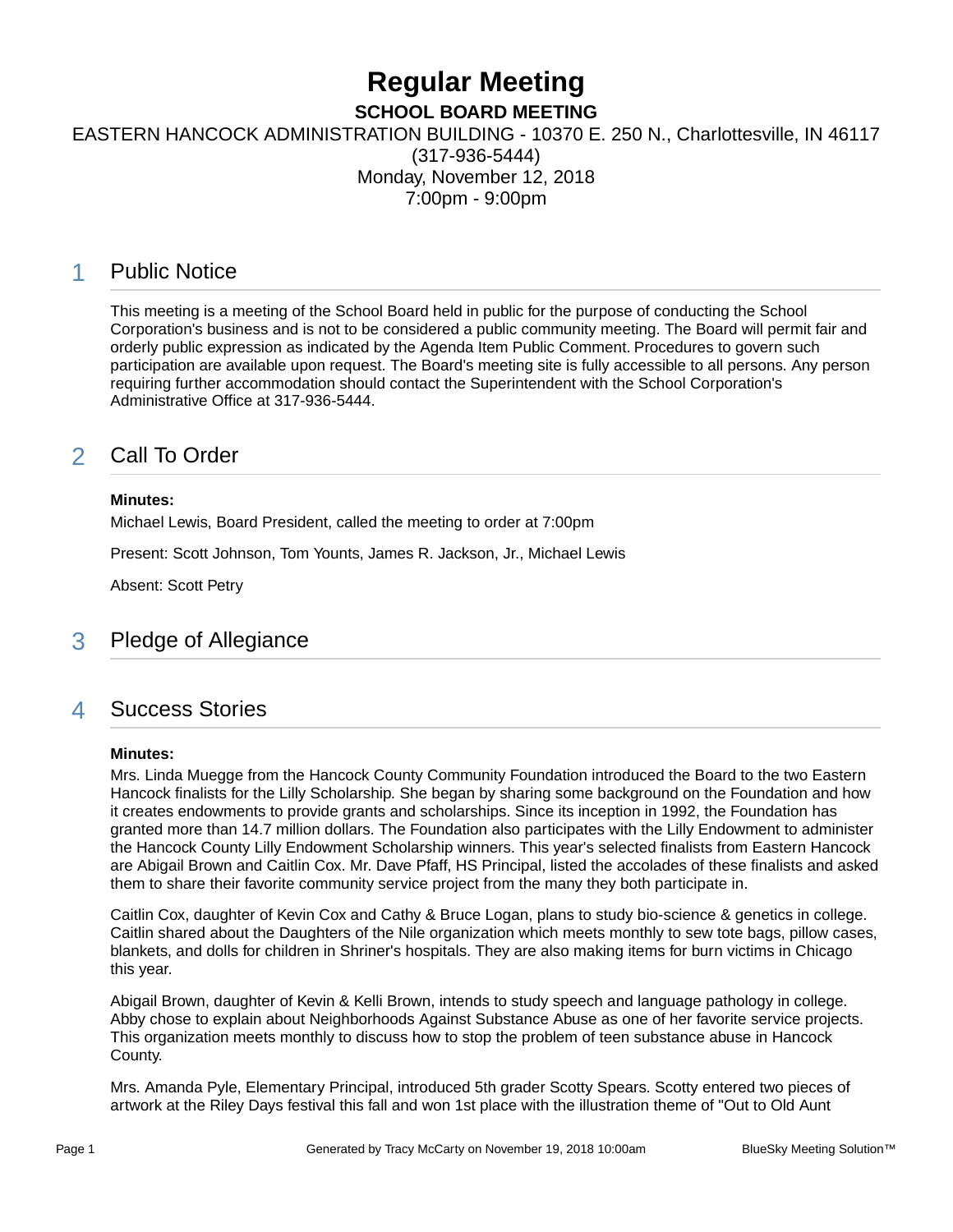Mary's" in the pencil and pen division.

Mr. Pfaff then asked Caitlin Cox to tell the Board about the various FFA accomplishments this year, including the EH Dairy team that won State last year and went on to compete at the national level this year where they finished 7th in the nation. She also explained how some of the contests functioned as well as what it is like directly working with animals at shows.

### 5 Public Comment

### **Minutes:**

None

### 6 Consent Agenda

6.1 Minutes of October 8, 2018

### 6.2 Transfer Students

**Minutes:**

-New for November: 5

### 6.3 Field Trips

#### **Minutes:**

-Field Trip - Out of State & Overnight - FFA - Denver, CO - January 9-14, 2019

-Field Trip - Out of State & Overnight - JAG - Washington DC - November 14-18, 2018

### 6.4 Substitutes

### **Minutes:**

-Sub Teachers: Beth Judy, Bob Pepperworth, Brittany Stillinger

-Sub Bus: Alice Cross

### 6.5 ECA

#### **Minutes:**

-Spring Head Varsity coaches: Baseball-Chad Coughenour; Softball-Terry Stephens; Boys Track-Clayton Shultz; Girls Track-Michael Galyan; Boys Golf-Mauri Metzger; Girls Tennis-Tom Huff

-Music Stipend Change from \$2653 to \$3653 for Instrumental Band Director

-Add 2 stipends at \$500 each for Instrumental Instructional Support Staff

-MS Drama Director – Andy Sparks

-Coaching: Cody Hibbert replacing Mauri Metzger for Head Boys Golf; Cole Allen-7th grade boys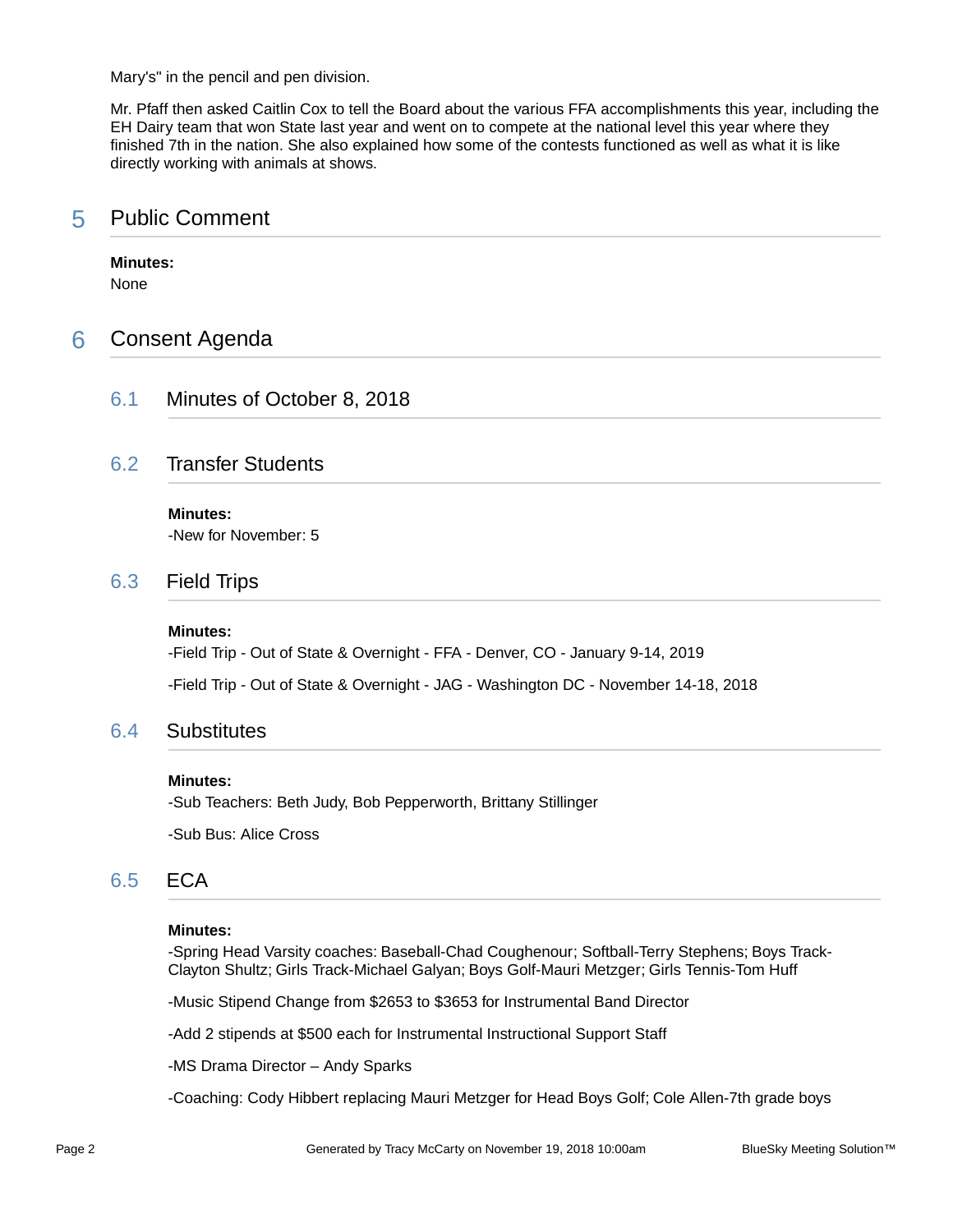basketball asst.; Jacob Eischen-8th grade boys basketball asst. (volunteer); Spencer Osborne-HS wrestling asst.

### 6.6 Support Staff

### **Minutes:**

-Resignation – Katie Hall – ES IA – Effective December 20, 2018 -New Hire – Clarissa O'Neal – MS IA – Effective October 15, 2018

-Additional week vacation for Tracy McCarty, CO Secretary

### 6.7 Claims

### **Minutes:**

Prewitten: \$97,103.58

Regular: \$107,043.29

Payroll: \$612,467.23

TOTAL: \$816,614.10

Mr. Johnson moved and Mr. Jackson seconded a motion to approve the Consent Agenda items as presented. Motion carried 4-0.

# 7 CIPA Requirements & Internet Safety Policy

### **Minutes:**

This policy fulfills the requirements of the Indiana Department of Education in regulating content filters and monitoring questionable words and phrases used on our system in order to keep our students safe.

Mr. Jackson moved and Mr. Johnson seconded a motion to approve the 2018-19 Internet Safety Policy as presented. Motion carried 4-0.

### 8 Updated Job Descriptions

### **Minutes:**

Updated job descriptions for Bus Driver, ES Instructional Coach, ES Kitchen Manager, HS & MS Kitchen Manager, Food Service Assistant, HS Permanent Sub Teacher, ISS Supervisor/Sub Teacher, Technology Assistant.

Mr. Jackson moved and Mr. Younts seconded a motion to approve the job descriptions as presented. Motion carried 4-0.

# 9 NEOLA Update - Policy #7455 Accounting System for Fixed Assets

### **Minutes:**

Mr. Jackson moved and Mr. Johnson seconded a motion to approve the NEOLA Policy #7455 update as presented. Motion carried 4-0.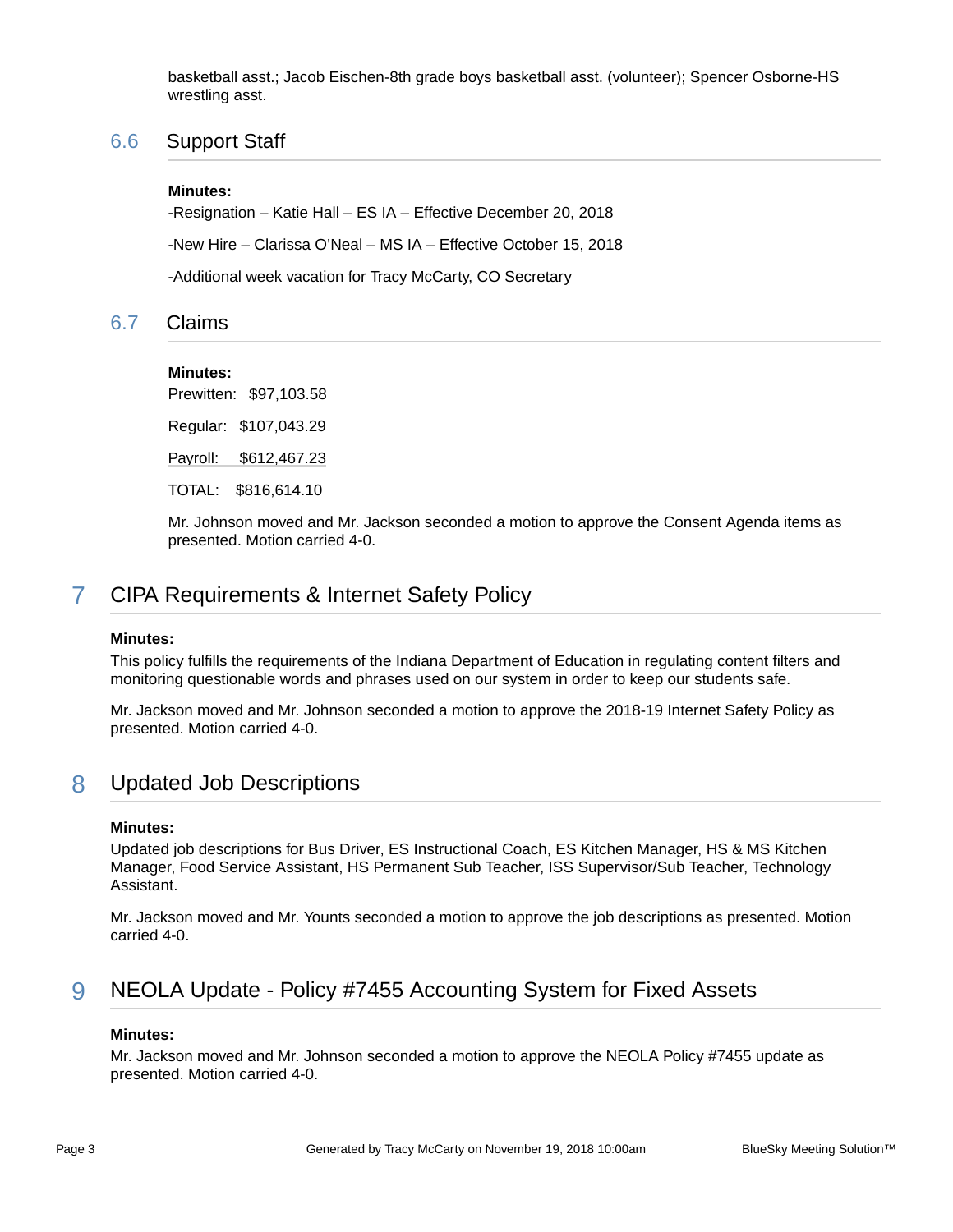# 10 Teacher Contracts 2018-19

### **Minutes:**

Mr. Younts moved and Mr. Johnson seconded a motion to approve the 2018-19 Teacher Contract as presented. Motion carried 4-0.

# 11 Proposed Pay Rates for 2018-19

#### **Minutes:**

A. Support Staff (3.25% increase)

B. Administrators

Mr. Jackson moved and Mr. Younts seconded a motion to approve all pay increases for designated administrators and support staff, retroactive to July 1, 2018. Motion carried 4-0.

# 12 Superintendent Contract Hearing

#### **Minutes:**

Mr. Lewis presented that the law states that any changes made to the Superintendent's contract must be advertised and a public hearing must be held prior to any changes being made. The contract for Dr. McGuire entails a pay increase from \$106,228 to \$109,680 plus a one-time stipend of \$1547.40. It will also indicate the accumulation of 6 personal days rather than 5. The contract will be extended to June 30, 2022. This contract will be brought back in December for a board vote.

No public comment.

# 13 Request to Close Out Funds and Move to General Fund

### **Minutes:**

Adam Kinder, Business Manager, requested to close out 4 small funds containing a combined total of \$68.71 to the General Fund.

Mr. Younts moved and Mr. Jackson seconded a motion to approve the request to close out the specified funds and move them to the General Fund.

### 14 Informational

#### **Minutes:**

-Mr. Dave Pfaff, MS/HS Principal, communicated about a Mental Health Initiative that Kelli Brown, HS Guidance Counselor, would like to begin. The need for student support in the areas of depression and anxiety has been identified following the Get Schooled event in September. We currently have one licensed mental health counselor on campus who works with individual students. However, Mrs. Brown would like to also offer a therapeutic group opportunity that would be facilitated by a licensed clinician in Greenfield. The Board was extremely supportive of this idea.

-Tentative 2019 Board Meeting dates were presented to be discussed and voted on at the December meeting.

# 15 Other Items Allowed by the Board